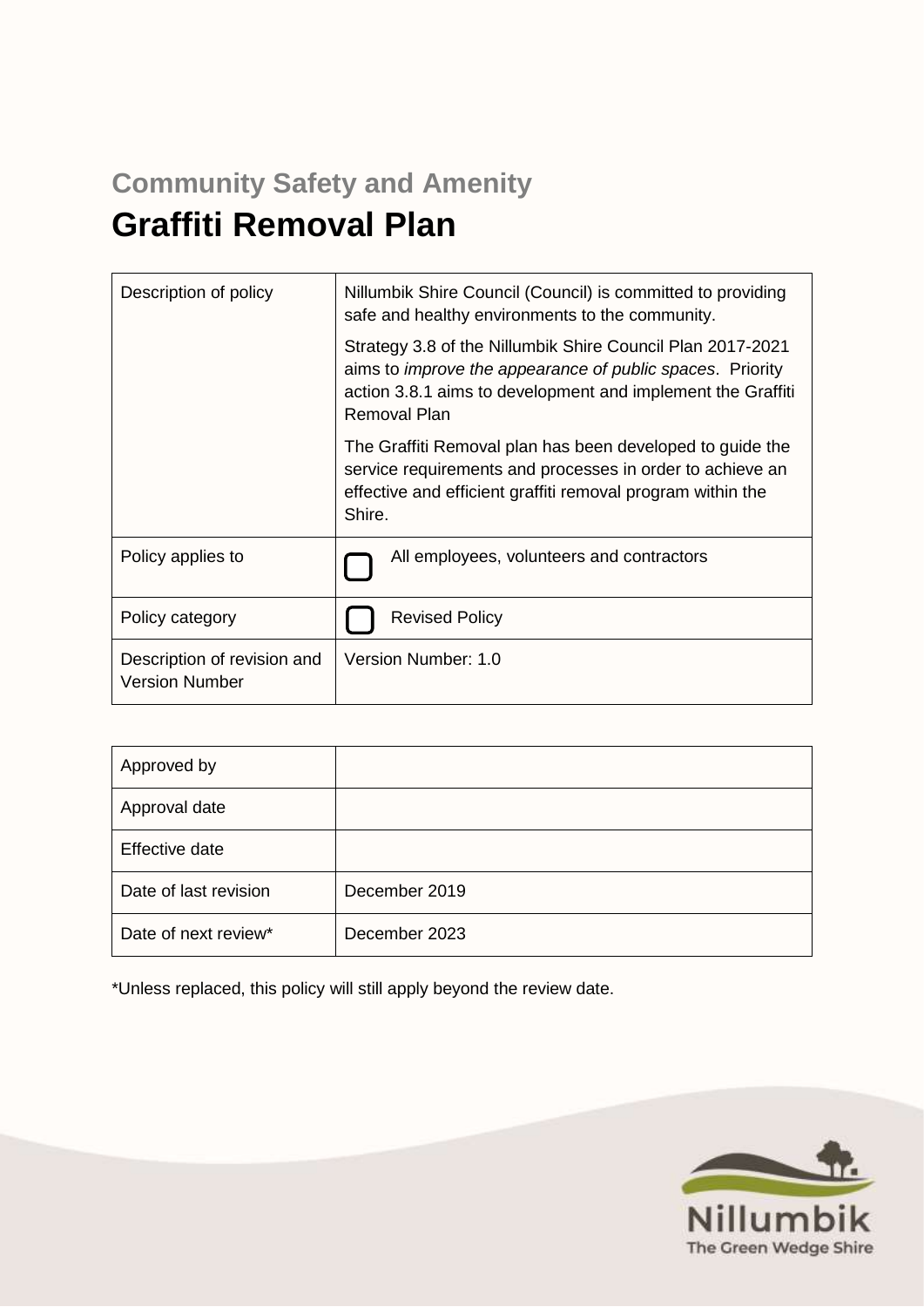| Related internal<br>procedures and guidelines    | Nillumbik Shire Council Procurement Policy January 2019                                                                                                                                                                                            |
|--------------------------------------------------|----------------------------------------------------------------------------------------------------------------------------------------------------------------------------------------------------------------------------------------------------|
| <b>Related policies</b>                          | Nillumbik Shire Public Art Policy 2019-2022                                                                                                                                                                                                        |
| Related legislation,<br>standards and guidelines | <b>Graffiti Prevention Act 2007</b><br>Local Government Act 1989<br>Crimes Act 1958 (Vic)                                                                                                                                                          |
| <b>External Stakeholders</b>                     | Victoria Police<br>$\bullet$<br>Department of Justice<br><b>Traders Associations</b><br>VicRoads<br>Melbourne Water<br>Metro<br>$\bullet$<br><b>Education Department</b><br><b>Bussiness Owners</b><br>$\bullet$<br>Residents<br>Successful tender |

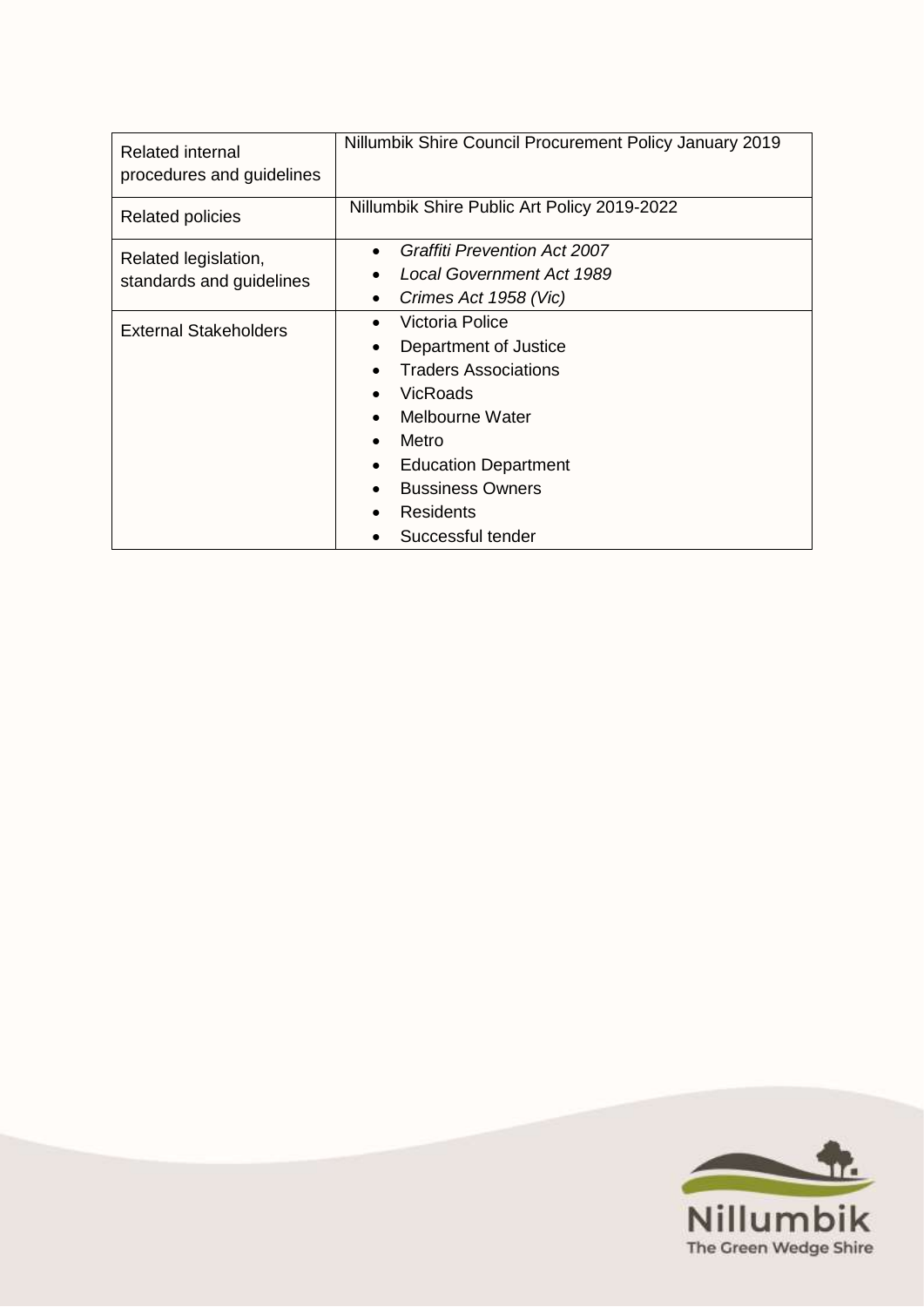## **1. Policy Statement**

Nillumbik Shire Council (Council) is committed to the effective management and removal of graffiti from public assets and spaces within the Shire.

#### **2. Purpose / Objectives**

The presence of graffiti in public places can effect perceptions of cleanliness, amenity and quality and safety of the physical and built environment.

Implementation of an effective graffiti removal program will improve perceptions of safety and appearance within the Shire.

#### **3. Scope**

The scope of the plan is limited to graffiti management and removal only.

Council and its contractors will be responsible for:

- Identifying and removing graffiti from public assets and spaces;
- Providing a rapid response for the removal of offensive graffiti;
- Prioritising the removal of graffiti from high visibility locations and facilities;
- Regular patrols of high visibility areas;
- Reporting graffiti to external stakeholders/agencies (private property);
- Investigate new and sustainable technologies to support graffiti removal;
- Protection of areas not requiring cleaning but application of anti graffiti coating;
- Recording of graffiti removal and protection;
- Detailed reporting to assist identification of offenders and identifying hotspots and the perpetrators of graffiti.
- Where appropriate, carrying out surveillance of graffiti hot spots in order to proactively identify graffiti offenders.

Council will continue to assist Victoria Police by providing documented instances of graffiti. This will include photographic evidence of graffiti and locations to assist with identification of graffiti offenders.

#### **4. Definitions**

| <b>Reference term</b> | <b>Definition</b>                                                      |
|-----------------------|------------------------------------------------------------------------|
| <b>Council owned</b>  | Assets on Council land include but are not limited to:                 |
| assets                | Council buildings including sporting facilities and associated signage |
|                       | Parks and reserves                                                     |
|                       | <b>Public toilets</b>                                                  |
|                       | Street furniture (benches)                                             |
|                       | Litter bins                                                            |
|                       | Playground equipment                                                   |

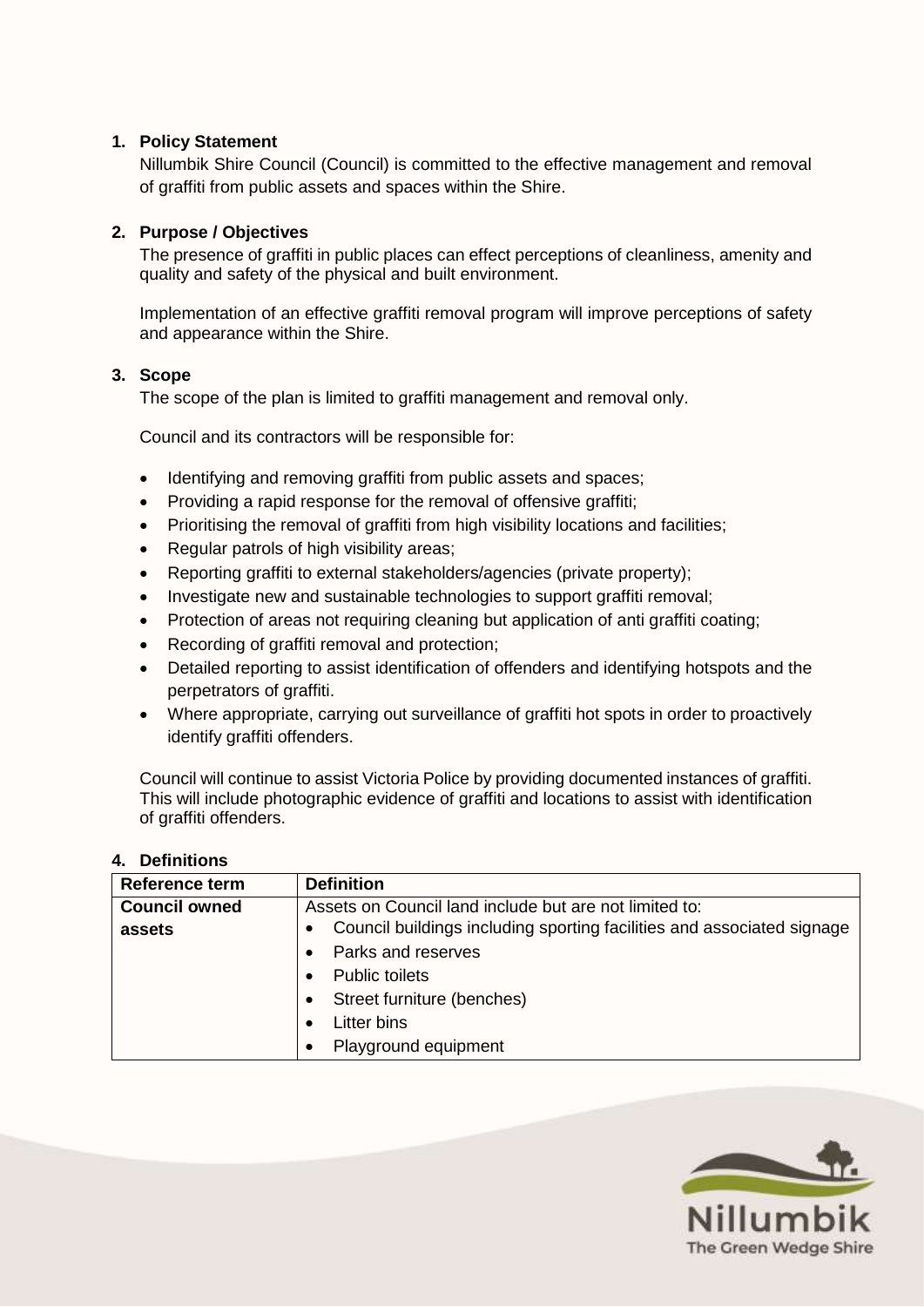|                              | Footpath and bike paths<br>$\bullet$                                                                                                                                                                                                                                                    |  |
|------------------------------|-----------------------------------------------------------------------------------------------------------------------------------------------------------------------------------------------------------------------------------------------------------------------------------------|--|
|                              | Sculptures, monuments and art works<br>$\bullet$                                                                                                                                                                                                                                        |  |
|                              | Road infrastructure including traffic signage<br>$\bullet$                                                                                                                                                                                                                              |  |
|                              | Council signage                                                                                                                                                                                                                                                                         |  |
| <b>Graffiti</b>              | Writing or drawings scribbled, scratched, or sprayed illicitly on a wall or                                                                                                                                                                                                             |  |
|                              | other surface in a public place.                                                                                                                                                                                                                                                        |  |
| Graffiti removal             | Graffiti removal methods may include one or all of the following:                                                                                                                                                                                                                       |  |
| methods                      | High pressure spray<br>$\bullet$                                                                                                                                                                                                                                                        |  |
|                              | Chemical removal<br>$\bullet$                                                                                                                                                                                                                                                           |  |
|                              | Abrasive removal (sanding)                                                                                                                                                                                                                                                              |  |
|                              | Paint out / paint over<br>$\bullet$                                                                                                                                                                                                                                                     |  |
|                              |                                                                                                                                                                                                                                                                                         |  |
| <b>High Visibility areas</b> | High Visibility areas are locations of high public exposure, from the<br>municipality's residents and visitors. These areas include the gateways<br>to the main community hubs of Eltham, Diamond Creek and Hurstbridge<br>as well as main arterial roads throughout Council's suburbs. |  |
|                              | The most commonly targeted areas are generally highly visible and are<br>often centralized in and around precinct locations such as shopping<br>strips, skate parks, laneways and transport hubs. Typically prime<br>locations include:                                                 |  |
|                              | Trains and METRO property;<br>$\bullet$                                                                                                                                                                                                                                                 |  |
|                              | Bus shelters;<br>$\bullet$                                                                                                                                                                                                                                                              |  |
|                              | Street facing walls;<br>$\bullet$                                                                                                                                                                                                                                                       |  |
|                              | Public toilets;<br>$\bullet$                                                                                                                                                                                                                                                            |  |
|                              | Traffic signs;<br>$\bullet$                                                                                                                                                                                                                                                             |  |
|                              | Statues and public art;<br>$\bullet$                                                                                                                                                                                                                                                    |  |
|                              | Vending machines;<br>$\bullet$                                                                                                                                                                                                                                                          |  |
|                              | Park furniture and play equipment;<br>$\bullet$                                                                                                                                                                                                                                         |  |
|                              | Electricity poles;                                                                                                                                                                                                                                                                      |  |
|                              | Schools;                                                                                                                                                                                                                                                                                |  |
|                              | Fences.<br>$\bullet$                                                                                                                                                                                                                                                                    |  |
| Land<br><b>Managed</b><br>by | Council will work with property owners to seek the removal of graffiti from                                                                                                                                                                                                             |  |
| <b>Government</b><br>and     | assets not in Councils ownership. Where structures abut public spaces,                                                                                                                                                                                                                  |  |
| <b>Private Agencies</b>      | Council may with the consent of land owners, remove graffiti. The Graffiti                                                                                                                                                                                                              |  |
|                              | Prevention Act 2007 does allow Council to enter private property for the                                                                                                                                                                                                                |  |
|                              | removal of graffiti under certain circumstances under Part 4, item 18 -<br>Removal of graffiti from private property.                                                                                                                                                                   |  |
| Offensive graffiti           | Any graffiti deemed offensive and/or obscene. This includes any marking                                                                                                                                                                                                                 |  |
|                              | that is defamatory or degrading about race, region, sexual preference and<br>gender, or that releases unwarranted details relating to personal privacy.                                                                                                                                 |  |

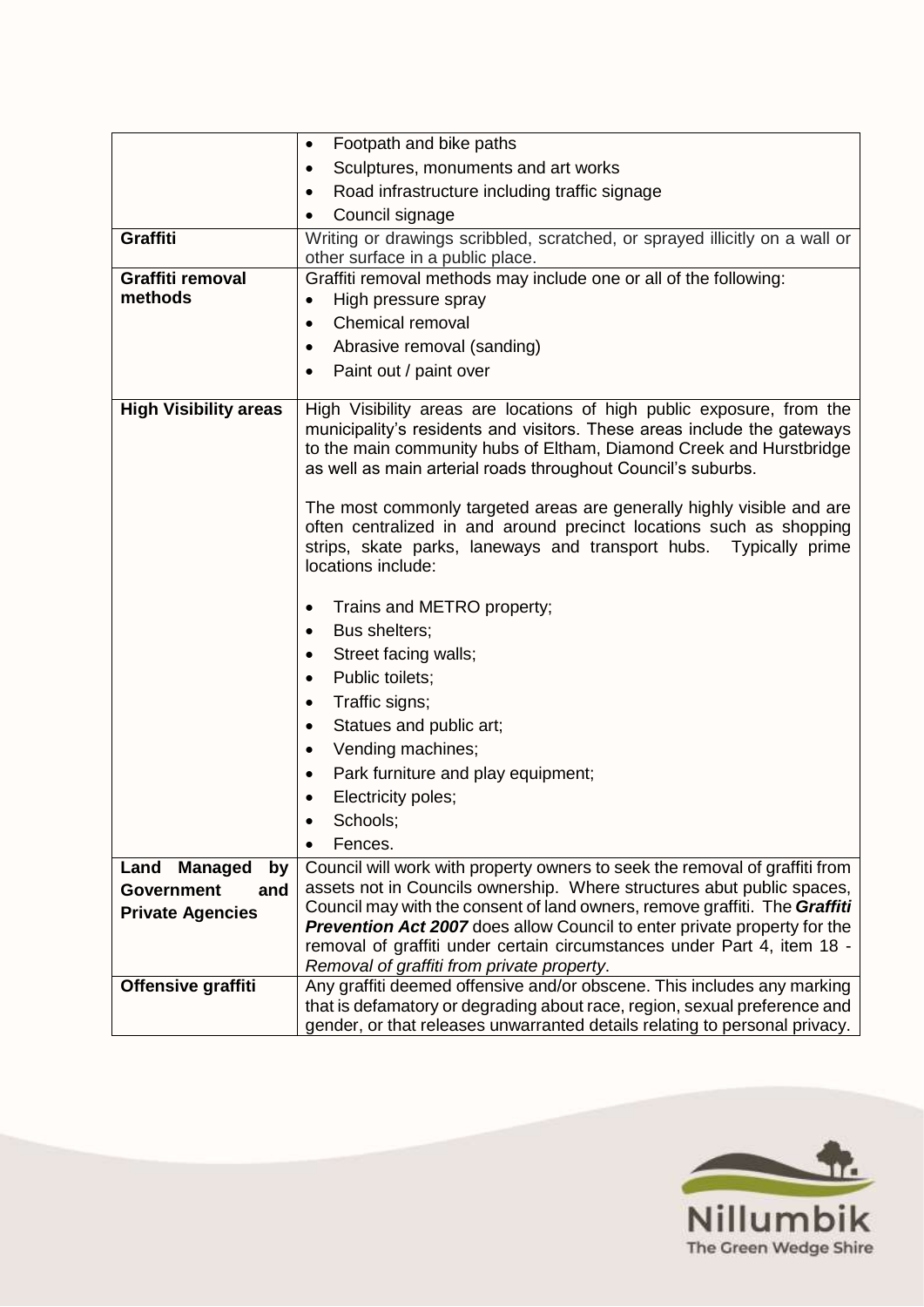| requiring<br><b>Surfaces</b><br>graffiti removal and | The following surface types are typical for graffiti removal/paint out in the<br>municipality:                                                                                                                                                                                                                                                                                              |
|------------------------------------------------------|---------------------------------------------------------------------------------------------------------------------------------------------------------------------------------------------------------------------------------------------------------------------------------------------------------------------------------------------------------------------------------------------|
| or paint out                                         | • Concrete $-$ plain or coloured<br>• Fencing: Colour bond or timber materials<br>• Brick surfaces<br>• Cement rendered surfaces<br>• Power poles – galvanised, painted, timber or concrete<br>Metal surfaces<br>• Signage – metal, timber, plastic or synthetic materials<br>Surfaces comprising plastic or synthetic materials<br>• Road surface Materials – Council car parks and roads. |
|                                                      | Note: the above list is indicative only, and not exhaustive of surfaces<br>where graffiti removal and paint out will be required.                                                                                                                                                                                                                                                           |

## **5. Graffiti identification**

The prevalence of graffiti within Nillumbik continues to present an ongoing issue when maintaining safe community spaces with a high level of amenity as expected by the community.

Council utilises various tools to identify graffiti within the community in order to ensure a timely, effective and efficient graffiti removal program. The following are key to identifying graffiti to ensure its removal:

| <b>Council Staff</b>                     | Many council staff are required to travel      |
|------------------------------------------|------------------------------------------------|
|                                          | throughout the Shire in performing their       |
|                                          | duties. All staff must lodge service           |
|                                          | requests when graffiti is identified.          |
| <b>Councillors and Community Members</b> | Councillors and Community Members are          |
|                                          | able to contact Council directly to report     |
|                                          | graffiti, or have access to the City Watch     |
|                                          | App or Snap, Send Solve App to register        |
|                                          | graffiti.                                      |
| <b>Council Contractors</b>               | Council utilises contractors for various       |
|                                          | activities such as cleaning Council            |
|                                          | facilities. All contractors are obliged to     |
|                                          | report graffiti to Council to have it cleaned. |
| Graffiti removal contractor              | The graffiti removal contractor carries out    |
|                                          | regular patrols throughout the Shire to        |
|                                          | identify graffiti and remove it accordingly.   |

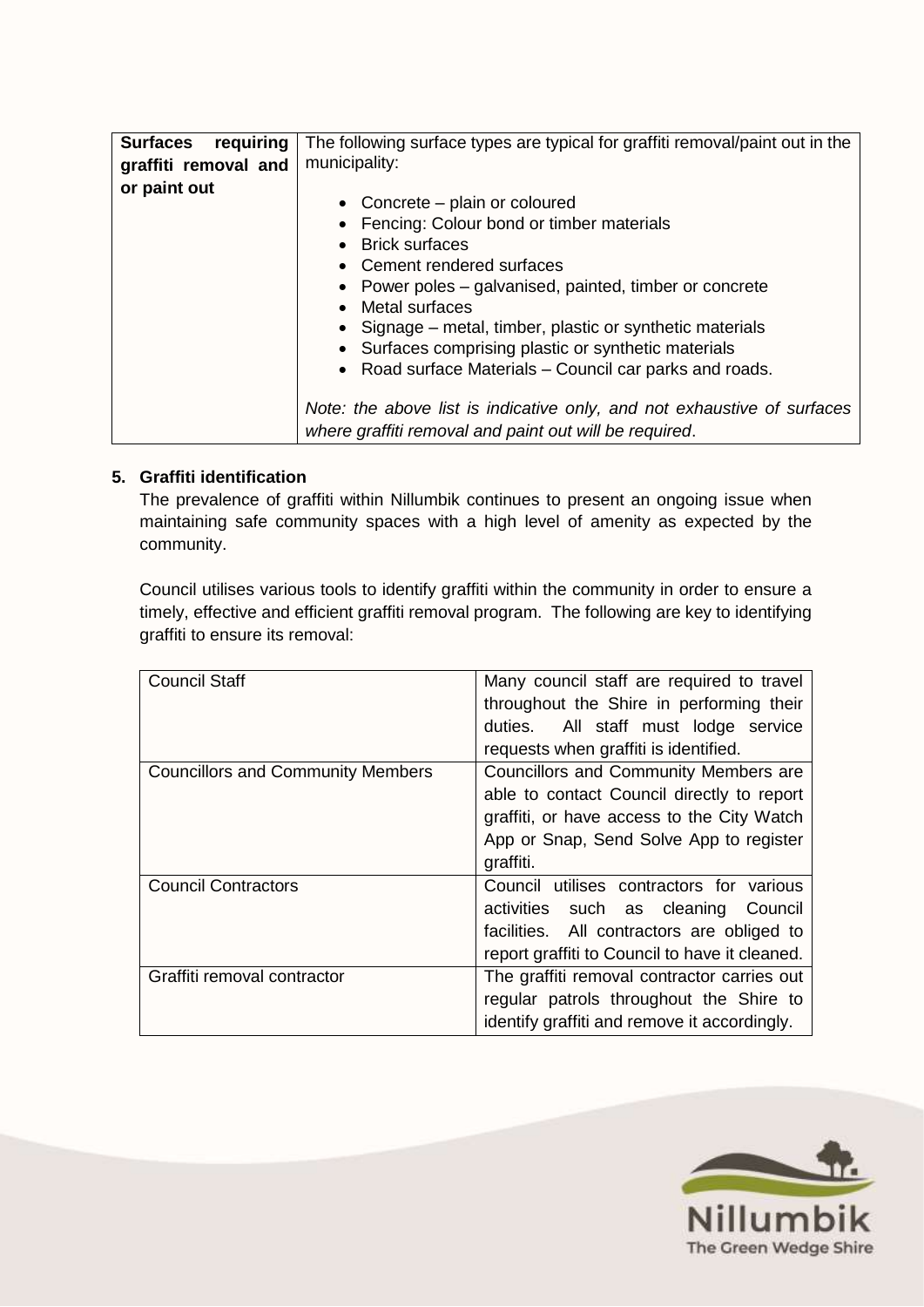#### **6. Graffiti Removal Parameters**

Council and/or its contractors will be required to work within the parameters outlined below.

#### **6.1. Graffiti removal timeframes**

Council is committed to removing graffiti from public places and spaces as quickly as possible. Council will prioritise the removal of any graffiti deemed offensive and/or obscene. This includes any marking that is defamatory or degrading about race, region, sexual preference and gender, or that releases unwarranted details relating to personal privacy. Graffiti of this nature will be removed within one business day of being identified or reported to Council. If the offensive graffiti is on private property Council will quickly remove the graffiti through negotiation with the owner/occupier.

Graffiti located in areas infrastructure deemed to be high visibility (as identified in appendix 1), the graffiti will be removed within one business day.

If Council believes street art detracts from the local amenity due to its location, it will be removed within 5 business days of it been reported or identified.

Non offensive or non obscene graffiti will be removed within 5 working days of notification.

| Type of graffiti            | <b>Timeframe</b>                    |
|-----------------------------|-------------------------------------|
| <b>Offensive</b>            | Within 1 working day                |
| In high profile areas       | Within 1 working day                |
| All other reported graffiti | Within 5 days                       |
| Identified in annual audit  | As advised by Council within budget |
|                             | constraints                         |

#### **6.2. Graffiti removal methods**

Graffiti can present in multiple forms on a wide variety of surfaces. Methods for the removal of graffiti must ensure the best outcome for each site, minimising permanent damage to the substrate and ensure minimal environmental impacts. Methods can include:

- High pressure water spray
- Chemical removal using cleaning solutions
- Abrasive removal by way of sanding or sand blasting
- Paint out / paint over with colour matching to the existing substrate

Graffiti removal activities must aim to minimize any environmental impact, with water runoff being recaptured wherever possible, and biodegradable chemicals used in order to minimise harm to waterways.

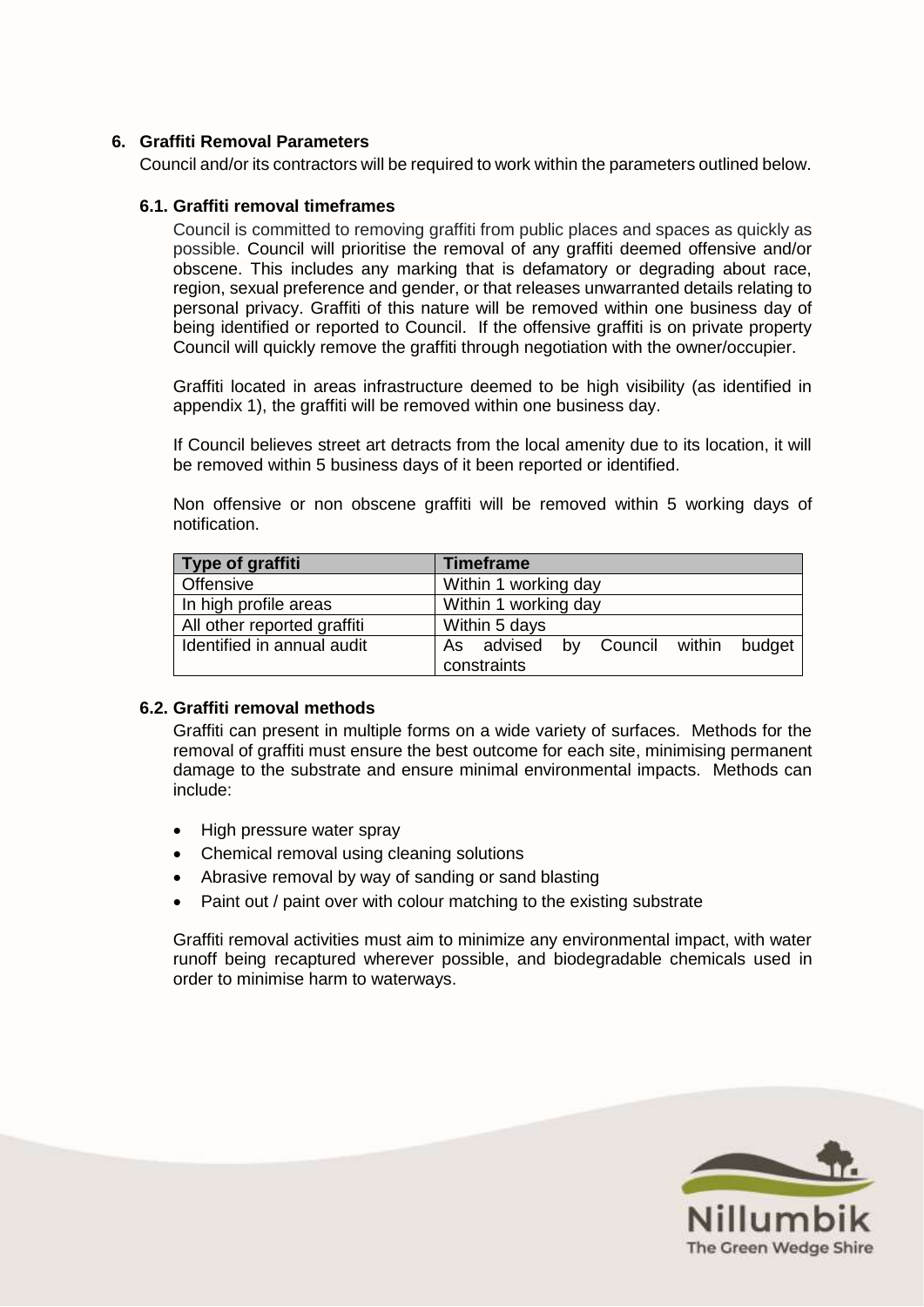Wherever possible, painting out or painting over graffiti should be a method of last resort, with cleaning graffiti being the preferred method. Where painting out is utilised, every effort should be made to colour match the paint being used.

### **6.3. Patrol of high visibility areas**

A rostered approach will be incorporated for the following

- A dedicated proactive patrol service is to be multiple times each week including areas identified as urgent.
- Patrols will also be required on days prior and post Public Holidays.
- Provide regular patrols of walk bridges, bicycle paths, sporting grounds including fences.
- School crossings (45) will be audited prior to the commencement of each school term.
- Event facilities prior to any major Council or Community festival including:
	- o Nillumbik Pet Expo
	- o Rotary Eltham Festival
	- o Hurstbridge Wattle Festival
	- o Diamond Creek Rotary Fair
	- o Panton Hill on the Hill
	- o Eltham Jazz, Food and Wine festival

#### **6.4. Recording of service delivery**

Councils Customer Request System will be utilised to record all reported and cleaned graffiti.

Service Requests received through City Watch and/or Snap, Send and Solve will be actioned in accordance with the timeframes identified above.

All graffiti identified and cleaned as a result of proactive patrols by staff/contractors will be recorded in a graffiti database and details provided to Council.

At a minimum, the graffiti database will be capable of registering the following information about each graffiti occurrence:

- Location suburb and street address
- Building/structure type
- Surface type
- Name of affected business (if relevant)
- Date graffiti reported
- Date graffiti removed

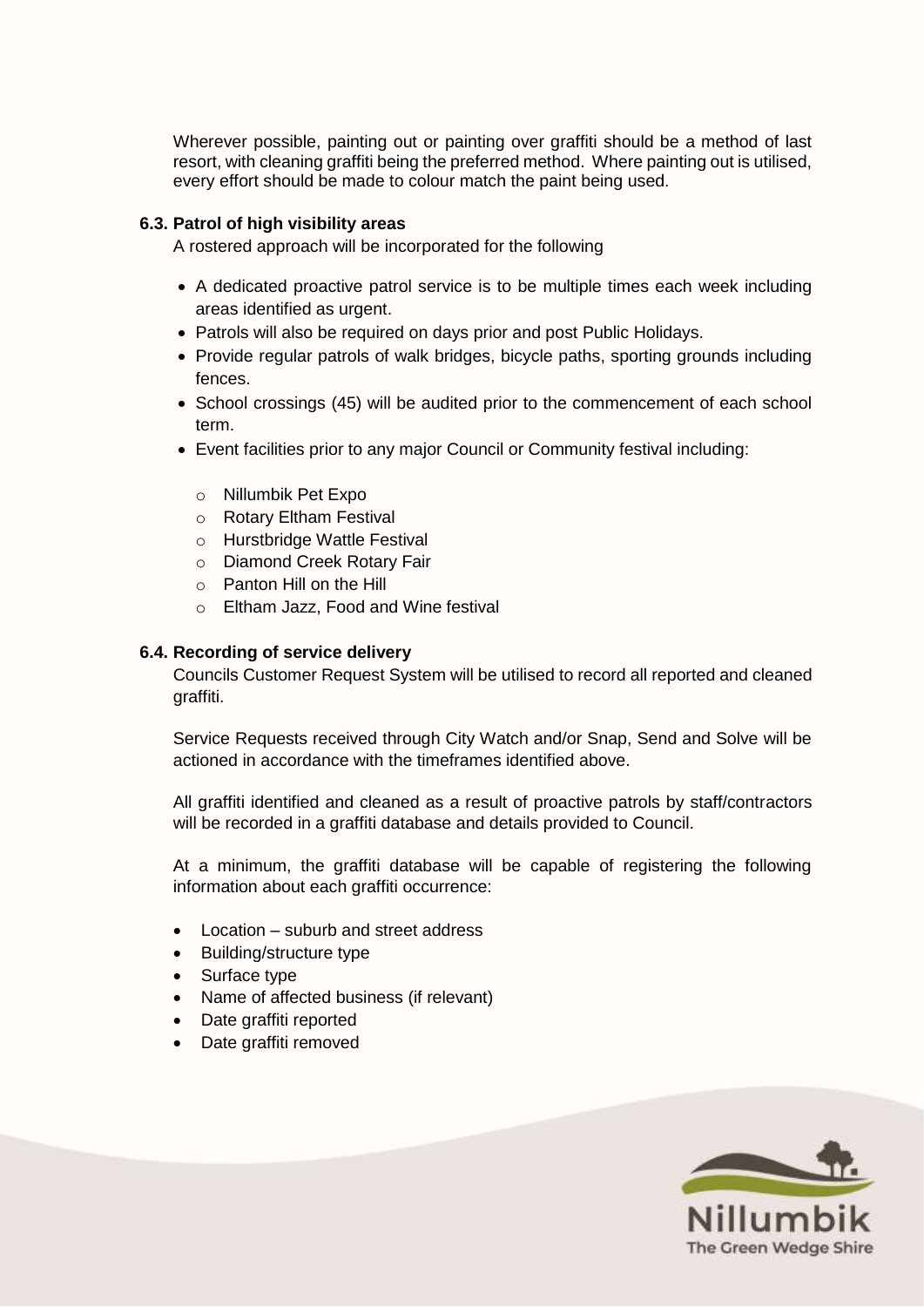- Photos, before and after graffiti removal
- Type of graffiti
- Tag identification
- Treatment used to remove graffiti

Data in the graffiti register can be supplied to Victoria Police for evidence in prosecutions of offenders.

#### **6.5. Service Delivery Performance Measurements**

| <b>Deliverable</b>                | <b>Measurement</b>      | <b>Target</b> |
|-----------------------------------|-------------------------|---------------|
| Removal<br>of<br>Graffiti<br>$-$  | Meets Councils timeline | $>90\%$       |
| Response to requests              | requirements            |               |
| Reduction in outstanding          | Percentage reduction    | $< 5\%$       |
| service requests                  | measured monthly        |               |
| Before & After Photos of Provided |                         | 100%          |
| graffiti removal                  |                         |               |
| <b>Weekly Report to Council</b>   | Provided on-time        | 100%          |
| Reduction in costs over term      | Innovation<br>and       | >15%          |
| of contract                       | Technology that reduces |               |
|                                   | associated costs        |               |
| Compliance with OHS and           | Percentage jobs         | 100%          |
| safe work practices               | completed with no       |               |
|                                   | reported incidents      |               |

Data captured through the graffiti removal program will support the development of, and planning for further mitigation activities and programs. The regular review of data will also allow for reallocation of resources if deemed appropriate and within operational capacity.

#### **6.6. Private property (Commercial and Residential)**

Council and/or its contractors will work with property owners to ensure the removal of graffiti from assets where it can be viewed from the public domain. Graffiti will only be removed with the consent of the owners.

This includes, but is not limited to:

- Residential homes with rear access from laneways;
- boundary fences;
- Commercial premises;
- Industrial premises and perimeter fences;
- Private Schools and perimeter fences;
- METRO property;
- Service infrastructure (water, electricity etc);

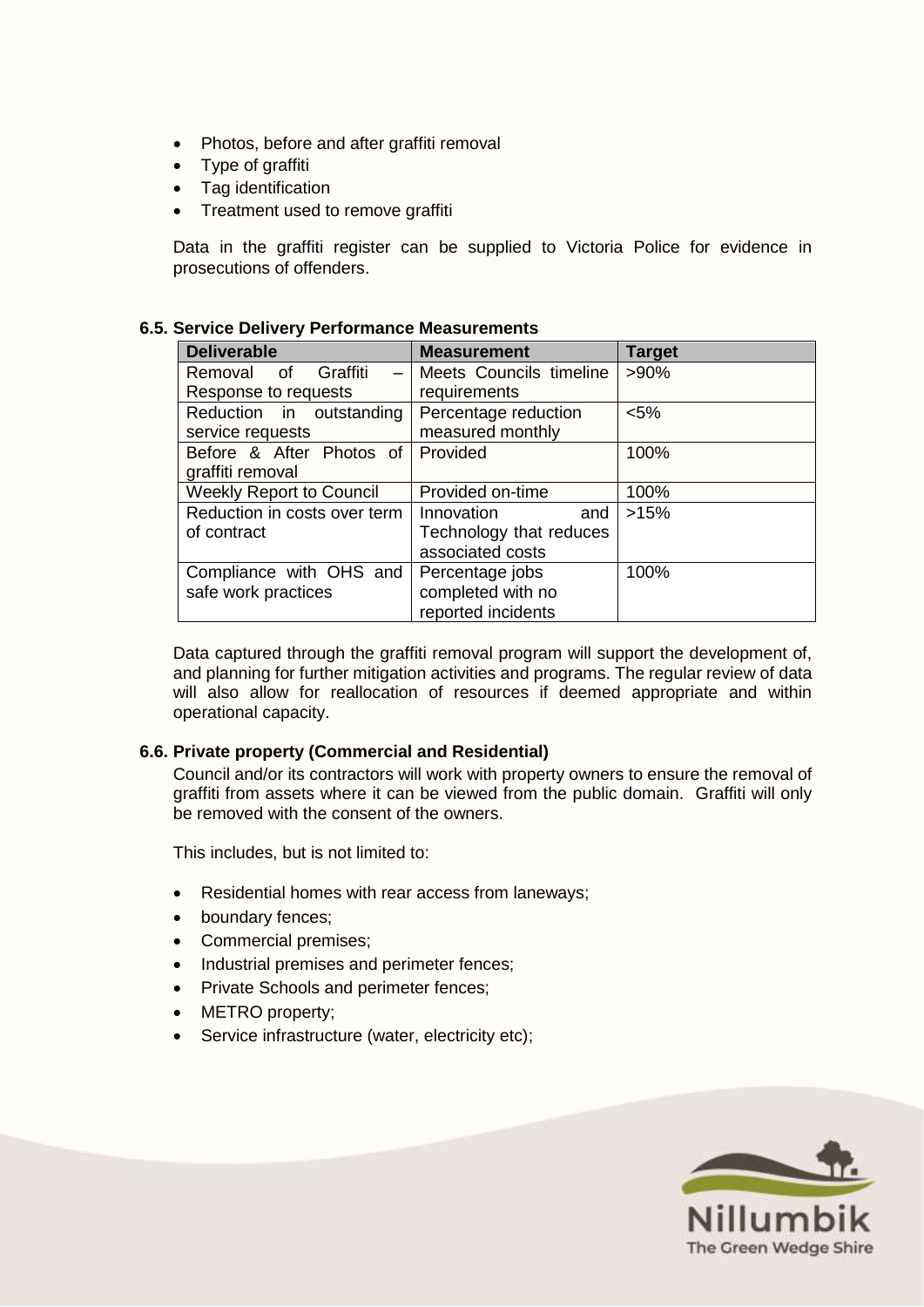Australia Post property.

Business owners are encouraged to utilise the Department of Justice website (**<https://www.crimeprevention.vic.gov.au/resources/graffiti-in-victoria>**) for further information on options for assistance.

#### **6.7. Public Assets**

Council will work closely with other government authorities to prioritise the removal of graffiti from public infrastructure. Key organisation's include:

| <b>ORGANISATION</b>              |
|----------------------------------|
| <b>VicRoads</b>                  |
|                                  |
| <b>Public Transport Victoria</b> |
|                                  |
| <b>Adshel</b>                    |
| <b>Australia Post</b>            |
| <b>Telstra</b>                   |
| Yarra Valley Water, Melbourne    |
| Water                            |
| <b>SP Ausnet</b>                 |
| Department of education          |
|                                  |

All of the agencies listed above have graffiti removal programs in place, and Council actively engages with each authority to prioritise the removal of graffiti. In the event that graffiti is reported by community members on these assets, Council will work with all agencies to ensure the efficient removal of graffiti.

## **7. Monitoring/Auditing of Graffiti removal**

Efficacy of graffiti management will be monitored by Council. Regular reporting by Council and its contractors will include the following information.

- Location of graffiti
- Square metres of graffiti
- Council's Service Request Number for incident.
- Status of graffiti
- Photographs

In addition an annual audit and report will be completed in July of each year to identify all outstanding graffiti within municipality.

Report is to be provided to Council including the following;

- Commentary on the 'Year that was' with supporting comparative results
- Analysis of graffiti activities throughout the shire locations

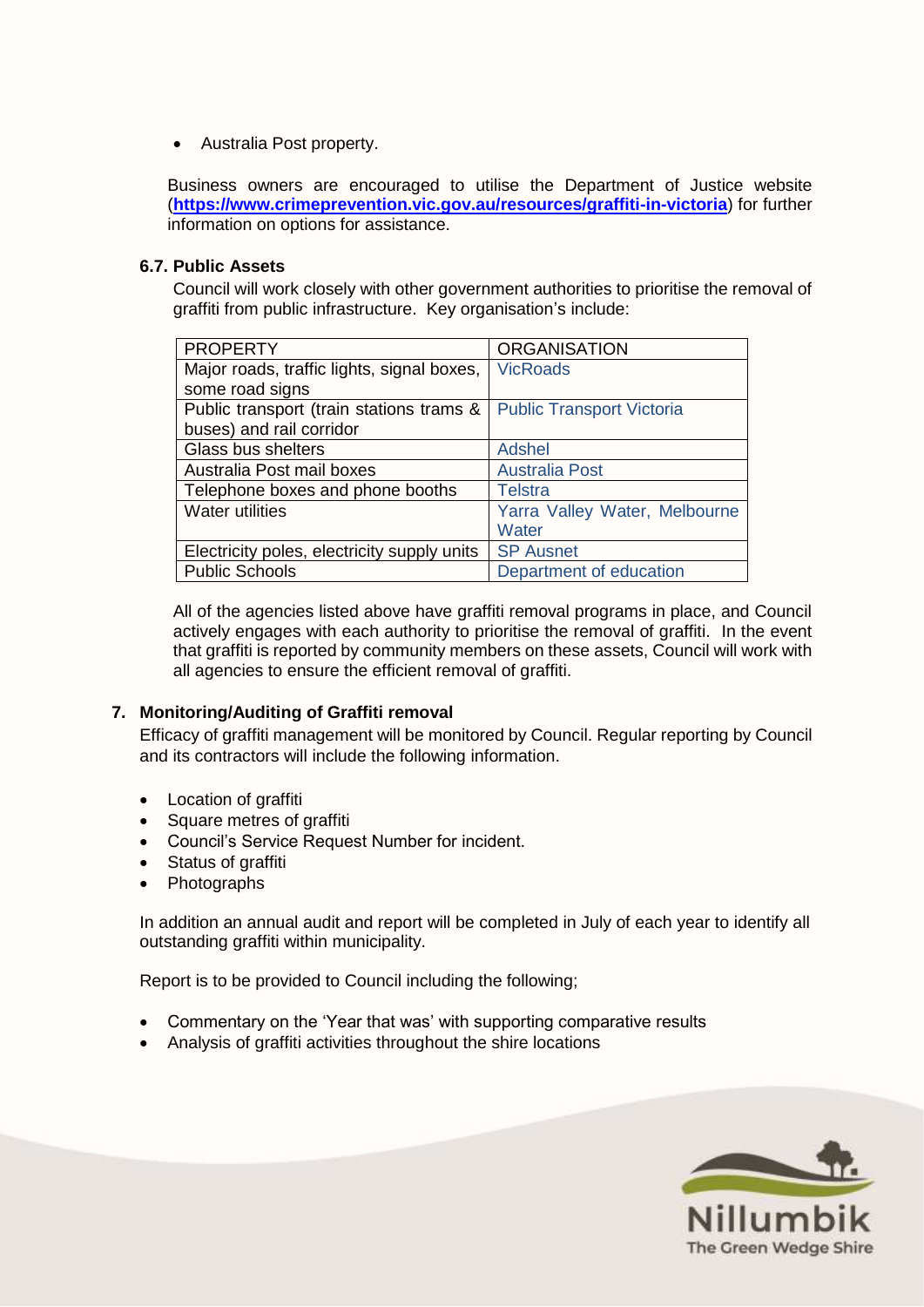- Analysis of the offenders activities based on tagging identification and approximated costs to Council to remove graffiti by identified offender
- Report on offenders identified by tagging analysis and any resulting arrests and prosecutions
- Total square metres of graffiti in each suburb;
- Number of incidents;
- Graffiti in the following categories; High visibility, Medium visibility and low visibility; and
- Amount of graffiti on stakeholder infrastructure.

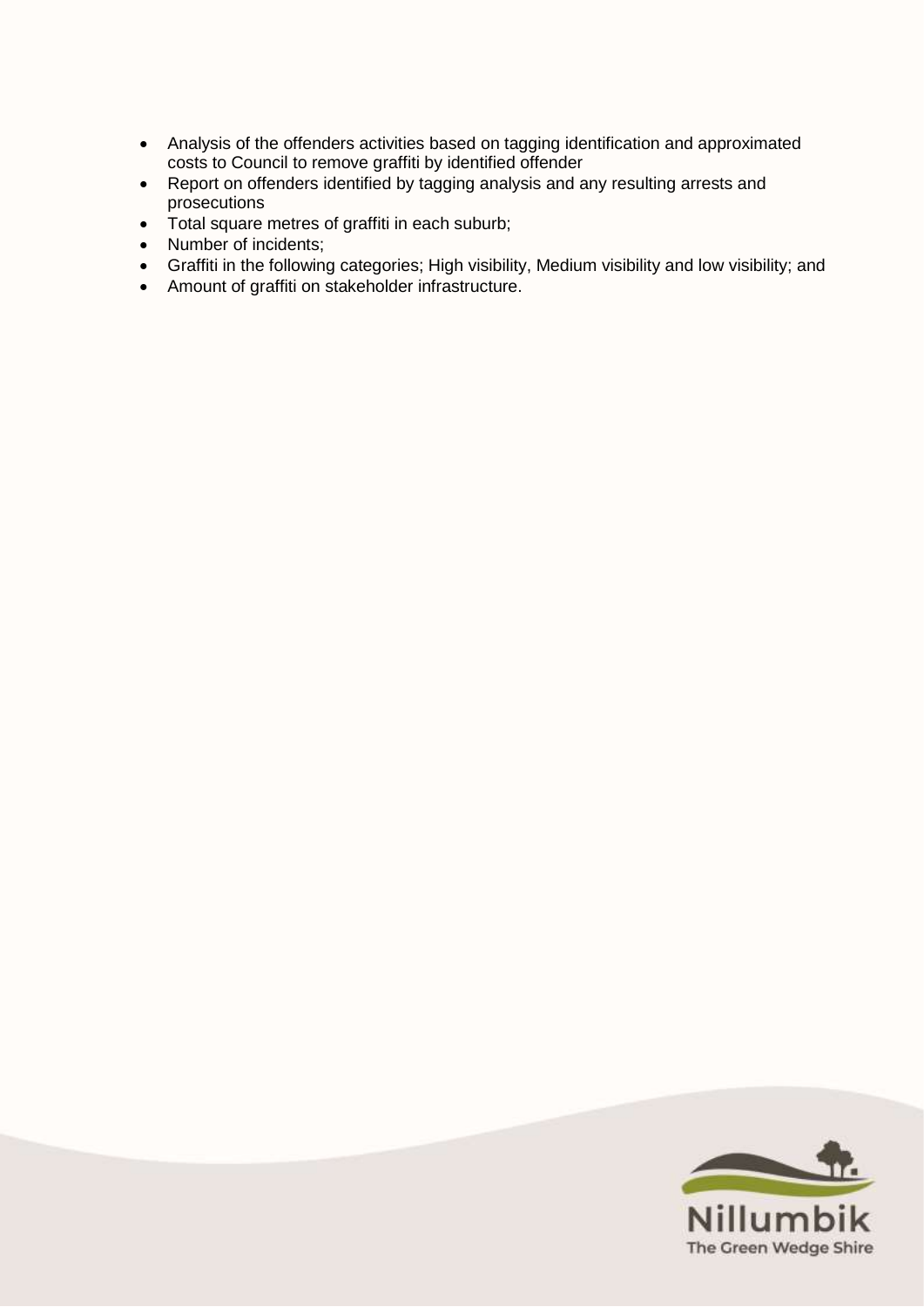## **Appendix 1**

### **High Visibility Locations**

Throughout Nillumbik Shire the following high visibility precincts are proactively monitored. All ownership and asset types are treated within these precincts. This list varies periodically due to the offender climate at the time.

#### **ELTHAM:**

- Along Main Road, Eltham from the Eltham Gateway to Research shops.
- Eltham Town Square and precinct including Woolworths carpark/lift
- Library Place, Senior citizens, St Laurence Lane
- Bible Street and adjacent through roads to Main road
- Bike trail from Susan street oval to Eltham Central Park (Including Bridge st bridge)
- Pedestrian bridge, Homestead Road.
- Railway Pde, Railway Road
- Brisbane Street/Silver street commercial precincts
- Sherbourne rd rail bridge and surrounds
- Beard Street
- Wattletree Road Main Rd to Ryans Rd
- Karingal Drive Signs, poles, fences through to Weidlich Road
- Allendale Rd to Rail crossing
- Skate park located at Susan Street and BMX track at Pitt Street

#### **ELTHAM NORTH:**

- Eltham North Adventure Playground
- Soccer Stadium fences on Wattletree Road
- Wattletree Rd from Main Rd to Ryans road
- Ryans Road from Progress Rd to Allendale Rd
- Wattletree Rd bridge

#### **DIAMOND CREEK:**

- Diamond Creek Road from Civic Drive roundabout to Diamond Creek Secondary College, via the Windy Mile and Chute Streets.
- Parkland / Walkway and under bridge in Gipson Street (Through to Rivergum Close)
- Aquaduct Road walkway and fences
- Retail precinct along Waigo Way Carpark (behind IGA)
- Broadgully Road from Main to BlackGully
- Diamond Creek Trail throughout the township boundary
- Fyffe Street precinct

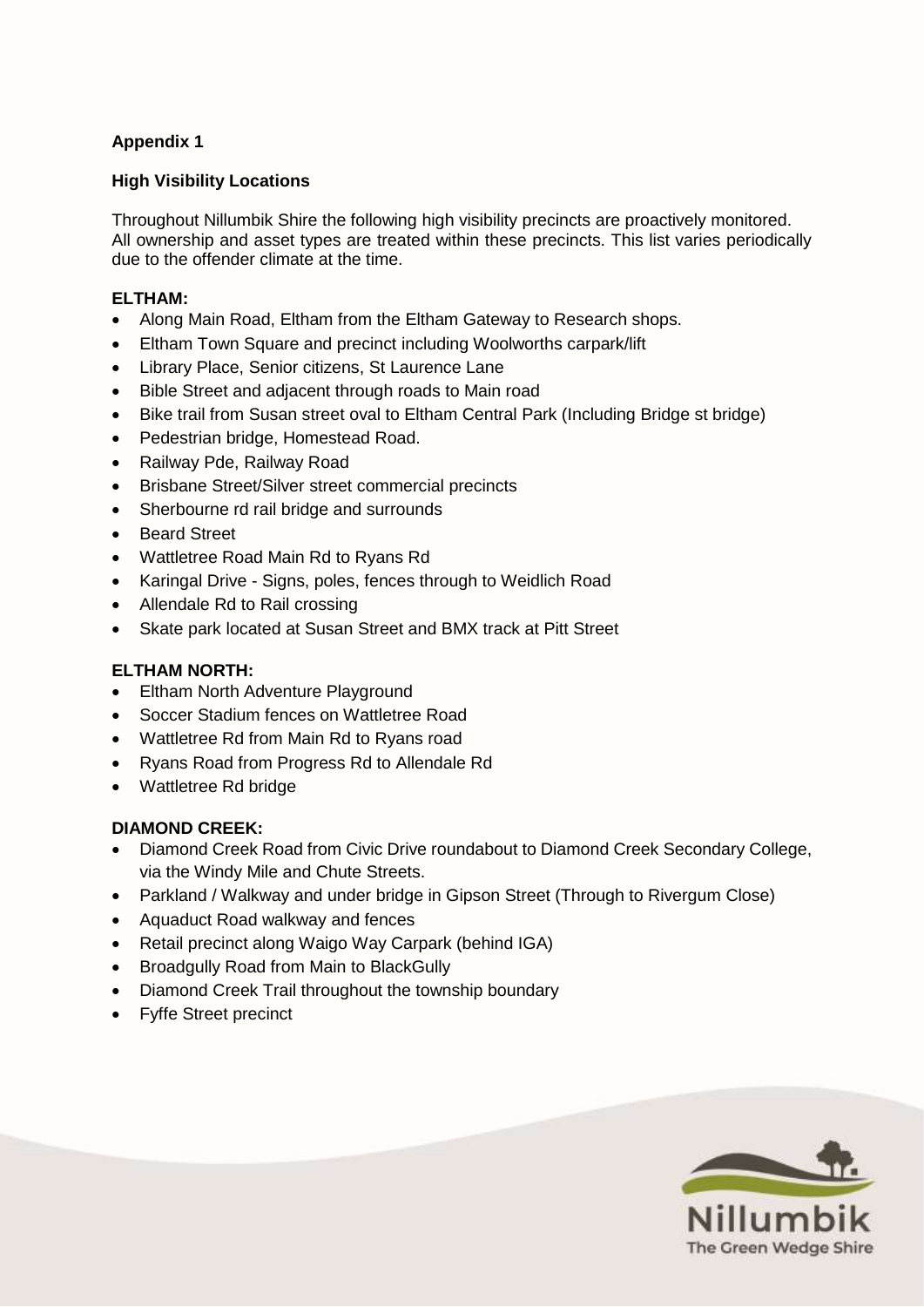- Diamond Street to Watkins Street and included reserves Diamond, Challenger, Linear, Campbell.
- Diamond Creek Regional Playspace and surrounding facilities
- Marngrook Oval through to Bowls club, dog park and tram café
- Elizabeth Street to Gipson Street
- Heidelberg-Kinglake Road through to WattleGlen

### **WATTLEGLEN:**

- Peppers Paddock Reserve parkland
- Heidelberg Kinglake Rd to Hurstbridge

### **HURSBRIDGE:**

- 2 x Skate Parks Main Road
- Ferguson Paddock Reserve and surrounds through to skate park
- Monash Bridge
- Ben Frilay oval and surrounds (Graysharps Road)
- "The Hub" complex and Stadium 50 Graysharps Road
- Trail from High Oval through wetlands to Ben Frilay Oval

### **GREENSBOROUGH:**

- Diamond Hills Reserve and fenceline
- Plenty River Drive assets
- Booyan Cres Bridge
- Diamond Creek Road from Civic Drive Rnd About through to Diamond Creek

#### **RESEARCH**

- Research Park precinct including tennis and scout hall
- Assets along Route 44 to Eltham College. (Poles, signage, bus stops)
- Retail precinct and surrounds
- Ingrams Rd from Roundabout about to Margaret Street

## **TOILET FACILITIES:**

- **ELTHAM:** Eltham North Adventure Playground, Eltham Lower Park, Alastair Knox Park, Eltham Town Square
- **Diamond Creek**: IGA shopping Centre near Waigo Way, Chute Street and Diamond Street, Campbell st reserve, Elizabeth Street (Skate Park)
- **Wattle Glen**: Peppers Paddock on Kangaroo Ground- Wattle Glen Road
- **Hurstbridge:** Fergusons Paddock off Arthurs Creek Road
- **Research:** Research Park and Retail precinct toilets

Note: Appendix updated 7/10/2020